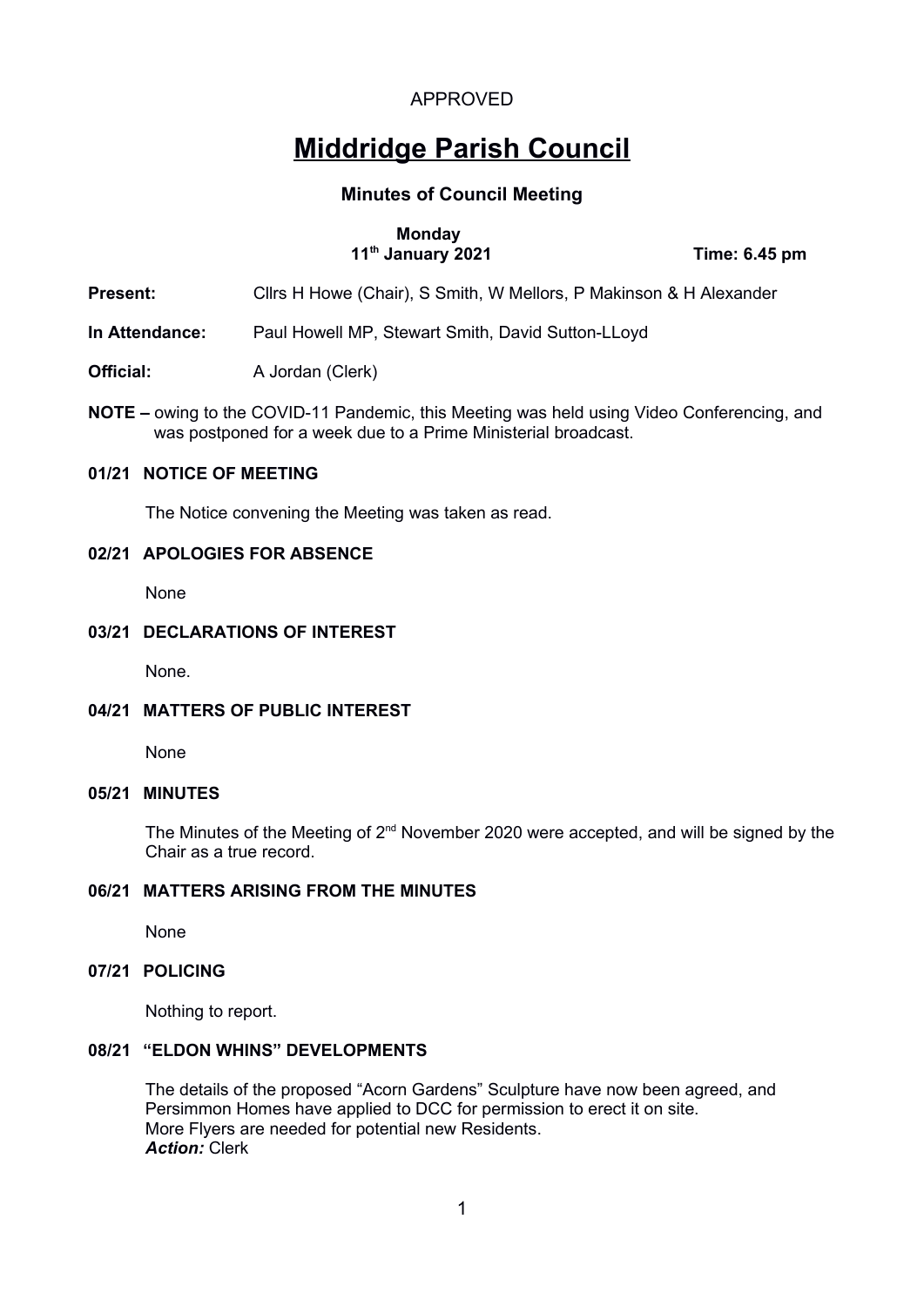# **09/21 "THE PADDOCK" WILD-FLOWER GRASSLAND**

We have still heard nothing from the DCC Ecology Officer (Tammy Morris-Hale) regarding this matter, and a further attempt to contact her will be made. *Action:* Clerk

It is understood that the Middridge Allotment Association (MAA) have been in contact with DCC regarding the details of the southern boundary of the Allotments, and have been referred to the Parish Council. The Secretary of the MAA is to be contacted with a view to opening discussions on this matter. *Action:* Cllr S Smith

# **10/21 GROUNDS MAINTENANCE & GENERAL REPAIRS**

The problem of the muddy state of the extension of Walker's Lane to the Railway Bridge was discussed. This is primarily the responsibility of the Landowner, who is not known, although Anne Clarke may be able to help. Lacking this information, it is difficult to see how anything can be done.

*Action:* Chair

The PC have had a report from a member of the public raising concerns that during harvesting heavy tractors with trailers full of potatoes were crossing the Railway Bridge at Walkers Lane. It was agreed that Network Rail should be contacted, as it is believed this would be their concern and responsibility. *Action:* Clerk

# **11/21 PLANNING APPLICATIONS**

The Planning Application for 35 South Side has been approved.

# **12/21 CHILDREN'S PLAY AREA**

Nothing to report.

# **13/21 ROAD-TRAFFIC**

- (a) The Clerk has received Level 2 Community Support Volunteer clearance (which will enable him to enter data into the Police National Computer). No further progress likely until the Spring. *Action:* Clerk
- (b) Nothing to report on the proposed reintroduction of "Rumble Strips" in the Village, or the possibility of extending the 30 mph Speed Limit all the way down Walkers Lane, and adding a 'No Through Road' Sign. Action: Cllr J Clare

# **14/21 NEIGHBOURHOOD PLAN (NP)**

Paul Howell stated that he and Cllr S Durham are kindly prepared to fund the £2000 required to complete the Middridge NP from their Neighbourhood Budgets. Victoria Grieves of GAMP is to be contacted regarding this. *Action:* Clerk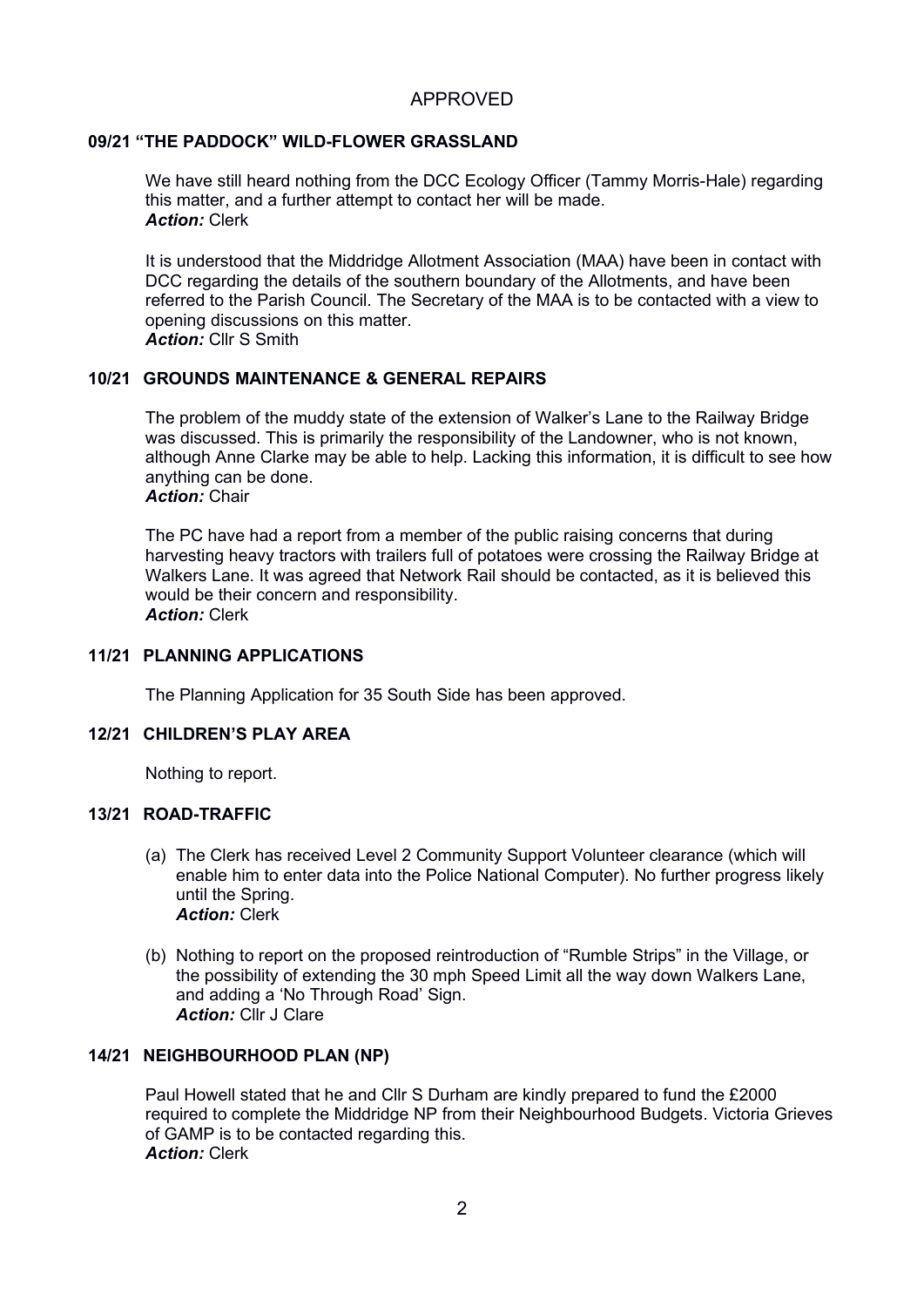Stewart Smith mentioned that registered "Assets of Community Value" will be included in the NP, which has raised the (previously considered) issue of the Bay Horse having the Parish Council's permission to place Benches on the Village Green. Owing to potential legal issues, no such permission is possible, and should not be mentioned in the NP.

The Registration of the Village Green should be mentioned in the NP, and details will be supplied to Stewart Smith. *Action:* Clerk

### **15/21 ACCOUNTS**

The repayment of last year's VAT (£2,164.31) has been received.

The question of the Parish Council's Precept for the forthcoming 2021/22 Municipal Year was discussed. Councillors considered that a balance had to be struck between the need to increase the Parish Council's Financial Reserves following the significant expenditure on Walker's Lane Street Lighting, and concerns for residents who might be suffering financial hardship due to COVID-19.

**RESOLVED** that the Precept be increased by 1.5% (the expected increase in Inflation). *Action:* Clerk

| Payee                      | <b>Purpose</b>                   | <b>Sum</b> |
|----------------------------|----------------------------------|------------|
| Hayfields Contracting Ltd. | <b>Village Green Maintenance</b> | £2,280.00  |
| Hayfields Contracting Ltd. | Parish Paths 2 <sup>nd</sup> Cut | £504.00    |
| Derek Johnson              | <b>Christmas Tree</b>            | £240.00    |
| A D Jordan                 | Clerk's Oct-Dec Salary           | £247.70    |
| <b>HMRC</b>                | Clerk's Oct-Dec Tax              | £164.80    |
| A D Jordan *               | Remembrance Sunday Wreaths       | £50.00     |
|                            | <b>TOTAL</b>                     | £3,486.50  |

**RESOLVED** that the following Accounts be approved for payment:-

This Payment includes £20 for the MVA Wreath, for which the Parish Council have received a Cheque.

#### **16/21 GAMP & CDALC**

GAMP – Project Applications on the theme of 'Covid-19 Recovery are still being received and processed in preparation for Board approval at a Meeting to be held by Video Conferencing on 26<sup>th</sup> January.

CDALC – nothing to report.

## **17/21 GENERAL CORRESPONDENCE**

Nothing to report.

#### **18/21 OTHER MATTERS**

(a) **Remembrance Sunday**